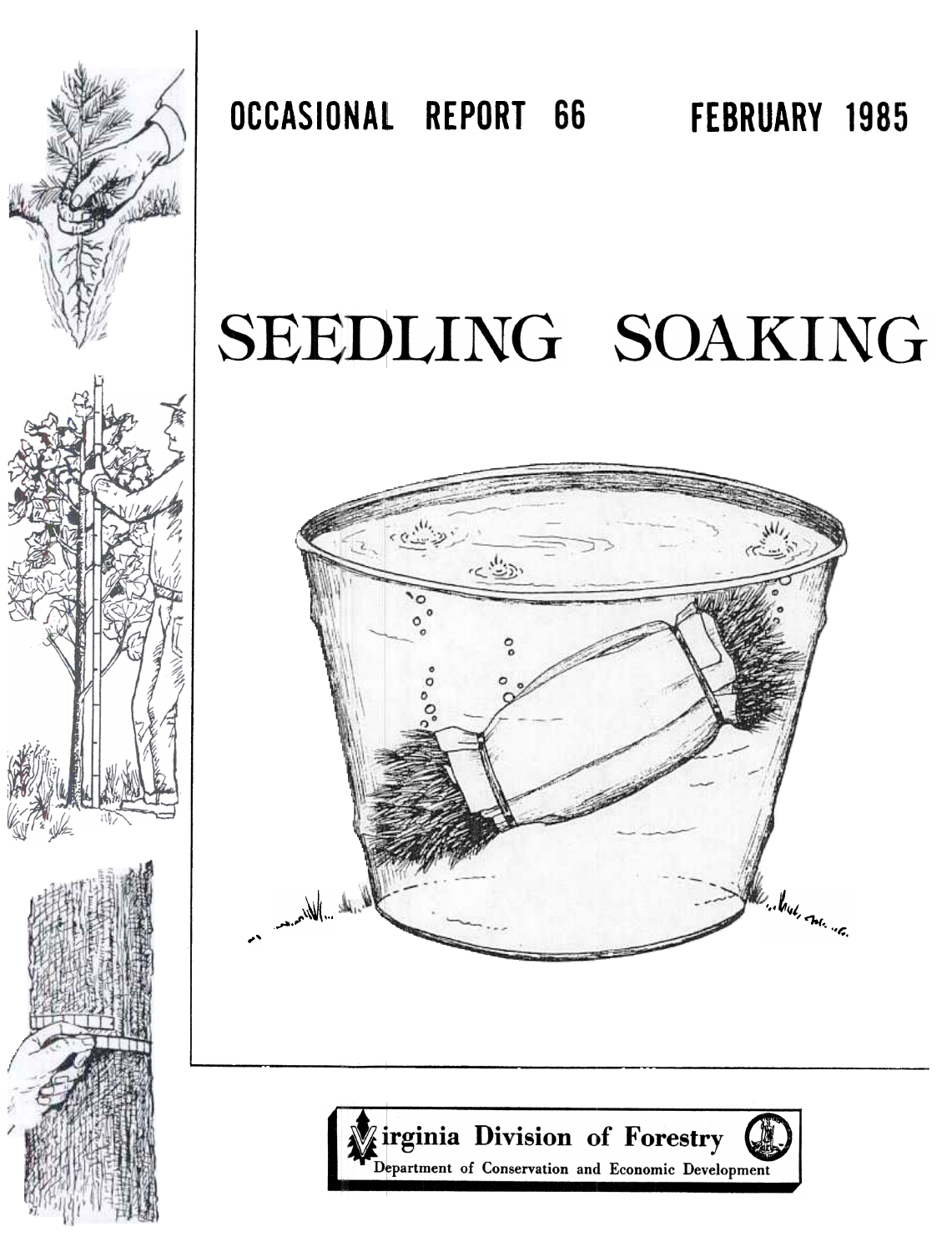# A THREE-YEAR STUDY OF IMMERSING STORED LOBLOLLY PINE SEEDLINGS IN WATER BEFORE PLANTING

T. A. Dierauf and L. C. Edwards

## ABSTRACT

Survival of loblolly pine seedlings stored in unheated buildings from four to nine weeks improved five to eight percentage points when they were immersed in water for an hour before planting. Soaking for a day gave essentially the same results, but soaking for one or two weeks reduced survival drastically.

Brief immersion of seedling packages every two weeks during storage improved survival four percentage points in one year but reduced survival five points in another.

#### INTRODUCTION

,,;)

Pine seedlings stored for a long period of time in barns, basements, and open sheds can be expected to lose considerable amounts of water. Similar studies were installed in 1979, 1980 and 1981, mainly to determine if a short period of immersing in water, just before planting, would improve survival of seedlings that had been stored for long periods of time in unrefrigerated storage buildings without humidity control.

We included unusually long soaking periods of one and two weeks in the first year's study, because there have been occasions when seedlings stored in basements or barns were unintentionally submerged for varying periods of time when storage facilities were flooded. In addition, it was learned that a contract tree planter had been deliberately, submerging seedling packages in a creek to prevent dessication during temporary storage for periods of up to a week, and we are not aware of any problems with survival on tracts planted with seedlings stored in this manner.

The three studies were installed on or adjacent to the Pocahontas State Forest, which spans the fall line in central Virginia. The Coastal Plain soils are sandy, well to moderately-well drained, and nearly level to gently sloping.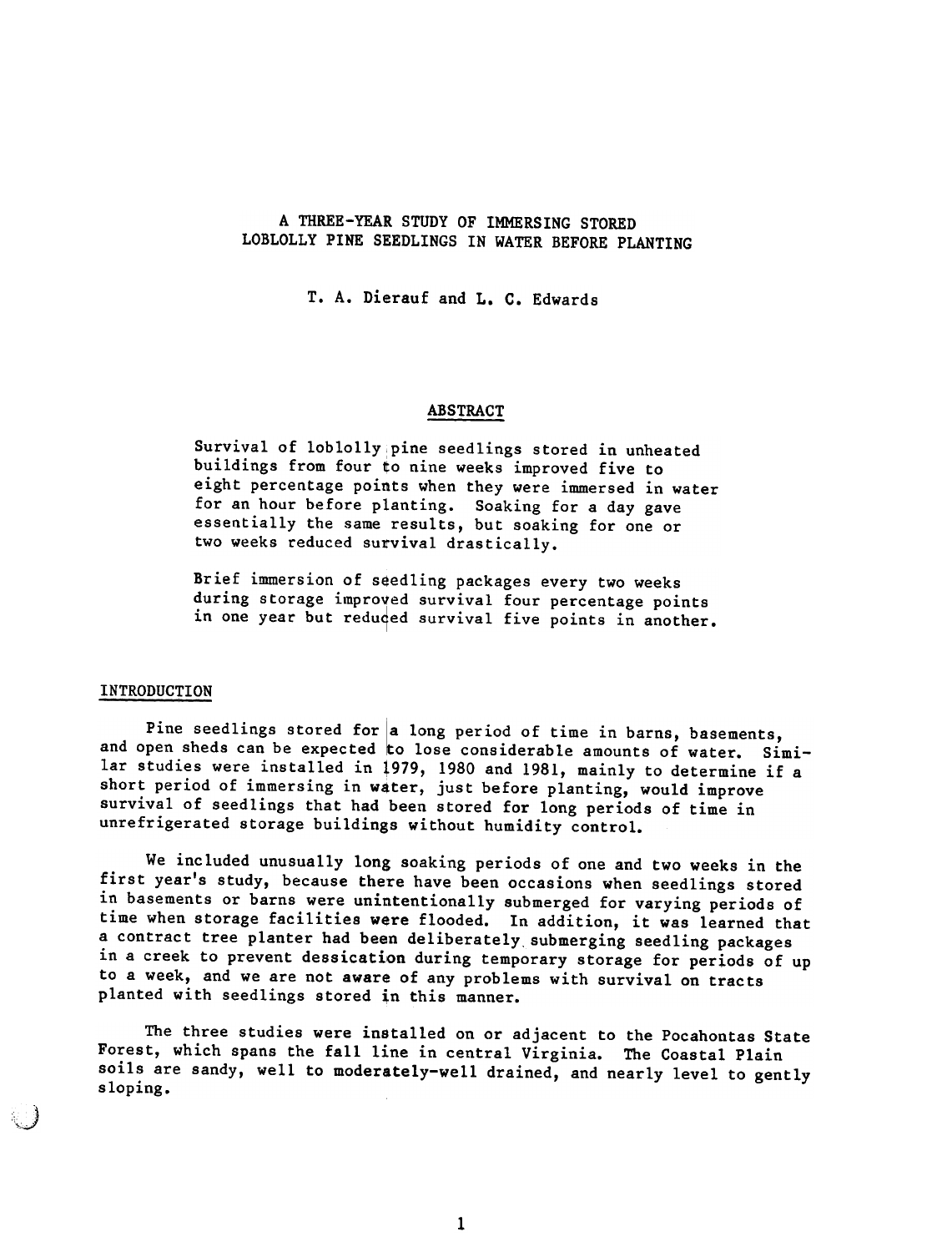# <u>1979 STOI</u>

#### Procedure

Three packages of 1,000 freshly lifted seedlings were delivered to the Pocahontas State Forest on January 31, 1979. They were stored in an unheated garage for periods of 4, 6 and 8 weeks. The garage had several windows, so it was not dark during the daytime. At the end of each storage period, one of the three packages was opened and seedlings were selected for 4 treatments:

- 1. Planted immediately without any soaking
- 2. Immersed in a bucket of water for one hour and then planted
- 3. Immersed in a pond for one week and then planted
- 4. Immersed in a pond for two weeks and then planted

Seedlings for the four treatments were selected in the following manner. A 1,000 seedling package contains 20 bundles of 50 seedlings, each fastened with tape. One seedling was taken from each bundle to obtain enough for a 20-seedling row. This was done 12 times to obtain enough seedlings for twelve 20 seedling rows, three replications of each of the four treatments.

The first two treatments were planted on the same day the seedlings were taken from storage, and treatments 3 and 4 were planted one and two weeks later. The first planting was on March I and the last on April 12 (8 weeks storage in garage plus 2 weeks in pond).

## Results

Survival and height of each seedling were recorded for three years following installation of the study. Survival after three seasons is shown in Table I. After six and eight weeks of storage, one hour soaking improved survival by 10 and 9 percentage points respectively. Immersing the seedlings for one week had no effect after 4 and 6 weeks of storage, but was very harmful after 8 weeks of storage.<sup>1</sup>/ The 8 week storage period ended or March 29, and probably the seeldlings had started to break dormancy (at our New Kent Nursery, seedlings in the seedbeds usually show signs of bud-break by about mid-March). This may explain the drastic decline in survival from the 6 week to the 8 week storage period. Two weeks of immersion was harmful even for seedlings stored only 4 weeks.

1/ Survival percents were transformed to arc sin and an analysis of variance was performed. The main effects of storage and soaking and their interaction were all highly significant (probability of larg  $F = 1.9 \times 10^{-8}$ , 7.6 x  $10^{-10}$ , and 7.1 x  $10^{-5}$ , respectively I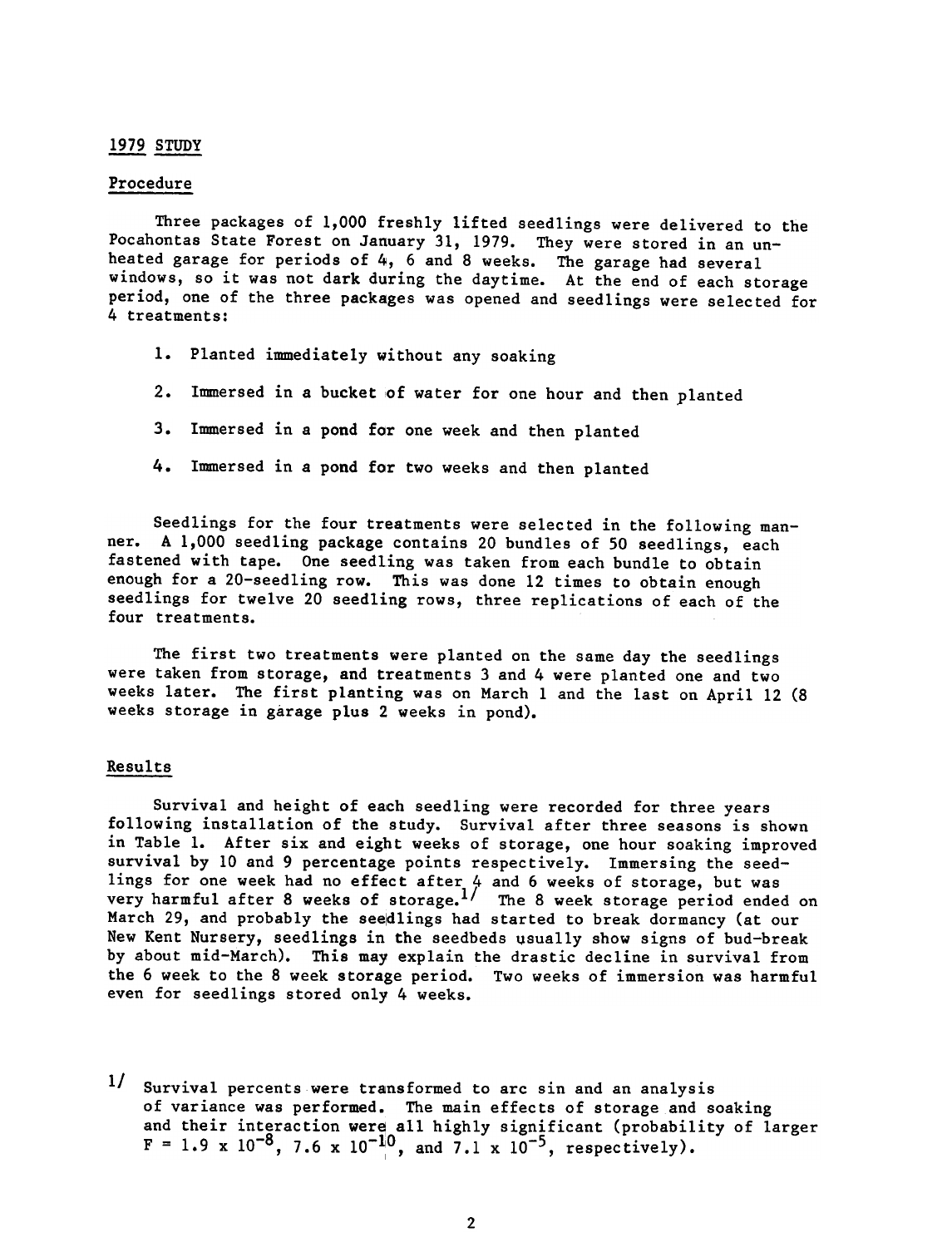Table 1. 1979 Study - Seedling Survival

| Garage<br>Storage | None | Hour | Soaking<br>Week<br>$\mathbf{1}$ | Weeks<br>$\mathbf{2}$ | Means |
|-------------------|------|------|---------------------------------|-----------------------|-------|
| 4 weeks           | 93   | 90   | 92                              | 67                    | 86    |
| 6 weeks           | 73   | 83   | 80                              | 25                    | 65    |
| weeks<br>8.       | 73   | 82   | 20                              | 2                     | 44    |
|                   |      |      |                                 |                       |       |
| Means             | 80   | 85   | 64                              | 31                    |       |

Average heights after three seasons are shown in Table 2. One week of soaking after 8 weeks of storage, and two weeks of soaking after all three storage periods, reduced height growth considerably.

Table 2. 1979 Study - Average Height in Feet.

| Garage     | -Soaking- |           |      |         |       |  |
|------------|-----------|-----------|------|---------|-------|--|
| Storage    | None      | Hour<br>т | Week | 2 Weeks | Means |  |
| 4 weeks    | 5.3       | 5.2       | 5.0  | 4.0     | 4.9   |  |
| 6 weeks    | 4.9       | 4.6       | 4.7  | 3.5     | 4.4   |  |
| 8<br>weeks | 4.5       | 4.5       | 3.2  | $- x$   |       |  |
|            |           |           |      |         |       |  |
| Means      | 4.9       | 4.8       | 4.3  |         |       |  |

\* No average height is entered here because only one seedling survived of the 60 planted.

# 1980 <u>STUD</u>

### Procedure

In this second study we tested soaking periods of one hour and one day, with the same storage periods of 4, 6 and 8 weeks. Because of problems with weather, the actual storage periods were closer to 5, 7 and 9 weeks. Seedlings were stored in the same garage as in the 1979 study.

We also tried supplemental watering during storage. For the 9 week storage period only, we had an equal number of additional packages that were watered every two weeks. Packages were immersed in a tub of water until they stopped bubbling, and then inclined so that excess water could drain out before they were put back in storage.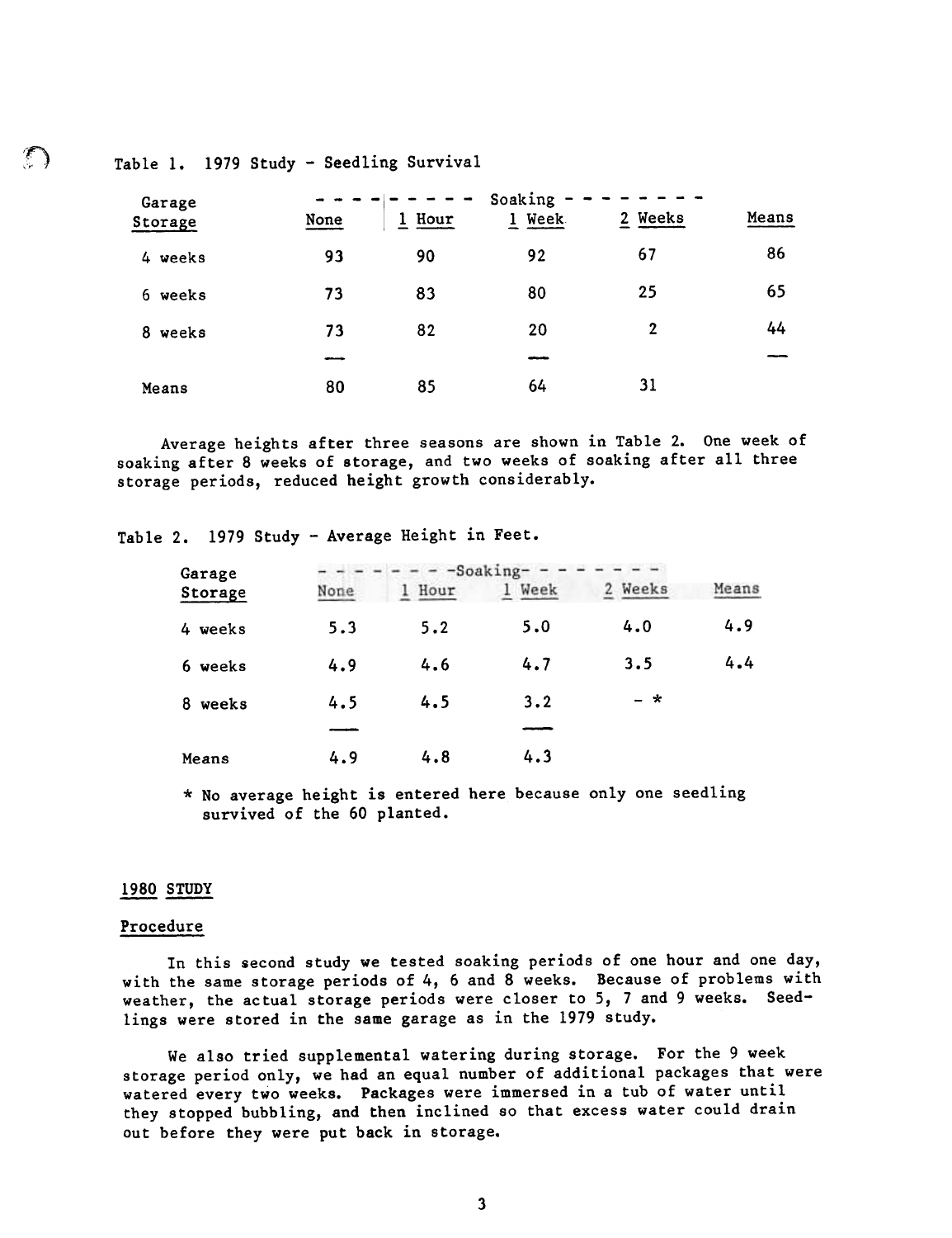There were 12 treatment combinations: three soaking treatments (none, one hour, and one day) applied to four storage treatments (5 and 7 weeks, and 9 weeks with and without supplemental watering). Eight 1,000-seedling packages were used for the study, two packages for each of the four storage treatments. Seedlings for 20 seedling rows were selected in the same way as described for the 1979 study. In each of three replications, we planted two 20-seedling rows of each of the 12 treatment combinations; a row from two different seedling packages for each treatment.

Seedlings were lifted on January 29 and packed on January 30, 1980. Planting dates were March 6 and 7, March 17 and 18, and March 31 and April 1.

## Results

Survival and height of each seedling were recorded for three years following installation of the study. Survival after three seasons is shown in Table 3. One hour and one day soaking periods were equally good, and improved survival for all 3 storage periods by an overall average of about 7 percentage points. Supplemental watering every two weeks for the seedlings stored 9 weeks improved survival about 4 percentage points.

Table 3. 1980 Study - Seedling Survival

| Garage<br>Storage | None | Soaking<br>Hour | 1 Day | Means |
|-------------------|------|-----------------|-------|-------|
| weeks<br>5.       | 88   | 96              | 99    | 94    |
| weeks<br>7        | 88   | 98              | 98    | 94    |
| 9<br>weeks        | 87   | 92              | 92    | 90    |
| 9<br>weeks*       | 91   | 98              | 94    | 94    |
| Means             | 89   | 96              | 96    |       |

\* with immersing the packages every two weeks while in storage

2/ Survival percents were transformed to arc sin and two analyses of variance were performed. In the first analysis of variance the two week supplemental watering was omitted and the effects of none, one hour, and one day of soaking just before planting were compared over the three storage periods. Main effects of soaking and storage were both significant (probability of larger  $F = .00033$  and .026 respectively), but their interaction was not (probability = .144). In the second analysis of variance the effect of the two week supplemental watering was tested for the 9 week storage period. The main effect of supplemental watering was significant (probability = .038) but the main effect of soaking and the interaction were not (probability = .242 and .709 respectively).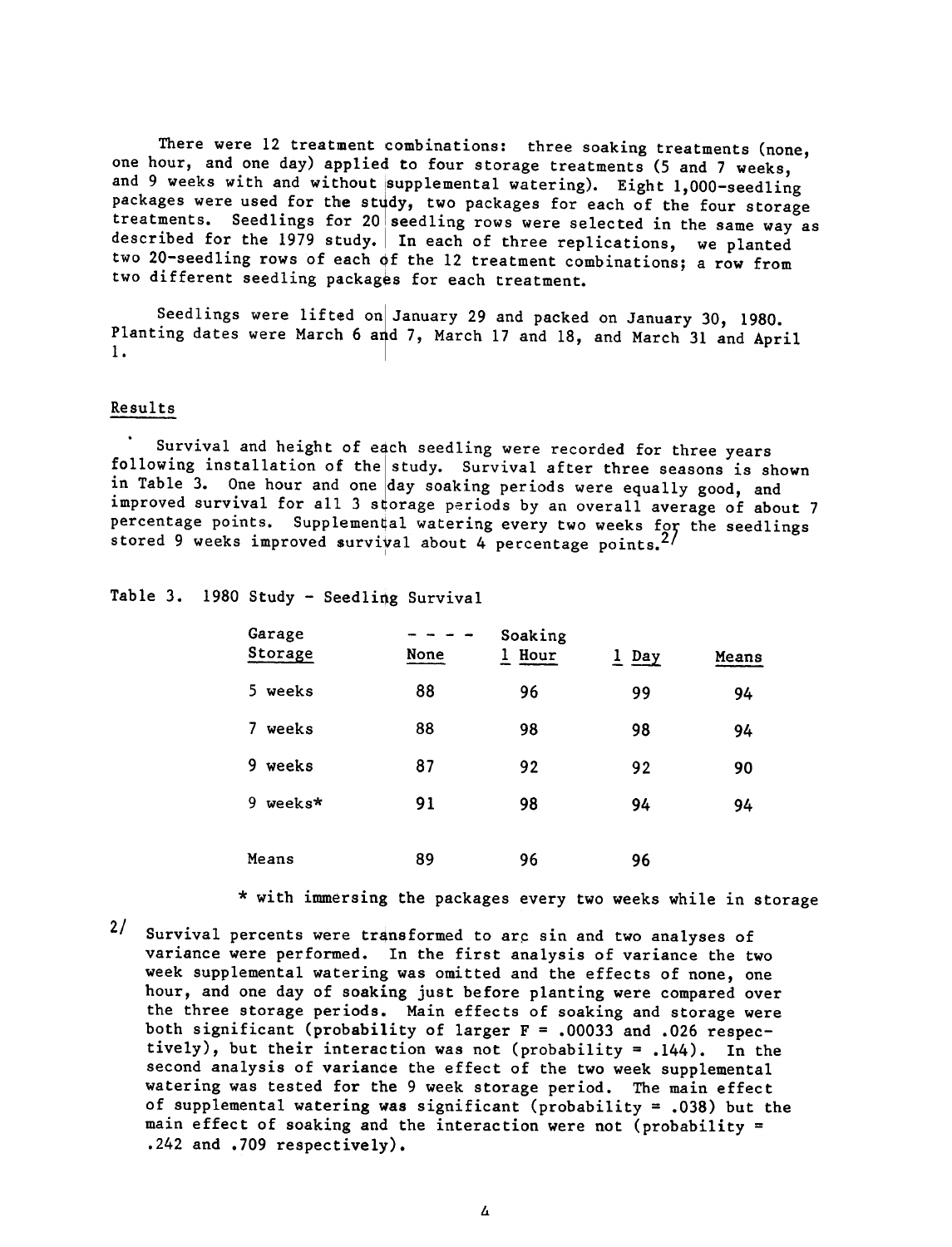$\mathbb{R}$  Average heights after 3 seasons are shown in Table 4. Treatments had no discernible effect on height growth.

Table 4. 1980 Study - Average Height in Feet

| Garage<br>Storage | None | -Soaking-<br>Hour<br>ı | $1$ Day | Means |
|-------------------|------|------------------------|---------|-------|
| weeks<br>5.       | 5.4  | 5.3                    | 5.5     | 5.4   |
| weeks<br>7        | 5.3  | 5.2                    | 5.4     | 5.3   |
| 9<br>weeks        | 5.4  | 5.3                    | 5.1     | 5.2   |
| weeks*<br>9       | 5.2  | 5.5                    | 5.3     | 5.3   |
|                   |      |                        |         |       |
| Means             | 5.3  | 5.3                    | 5.3     |       |

\* with immersing the packages every two weeks while in storage

1981 <u>2101</u>

~

~

i.

## Procedure

In 1981 we tested just the one hour soaking period prior to planting, and supplemental watering every two weeks for storage periods of  $4$ , 6 and 8 weeks. Seedlings this time were stored in an open shed, instead of the garage used previously. There were 12 treatment combinations: 3 storage periods (4, 6 and 8 weeks) x 2 supplemental watering treatments (none and every two weeks) x 2 soaking treatments prior to planting (none and one hour). As in the 1980 study, two 1,000-seedling packages were used for each of the six storage combinations (weeks x supplemental watering). Seedlings for 20-seedling rows were selected in the same manner as before. There were two 20-seedling rows of each of the 12 treatment combinations, for a total of 24 rows in each of 3 blocks.

Three freshly lifted packages were delivered on January 29. Plant dates were February 25, March 12, and March 26.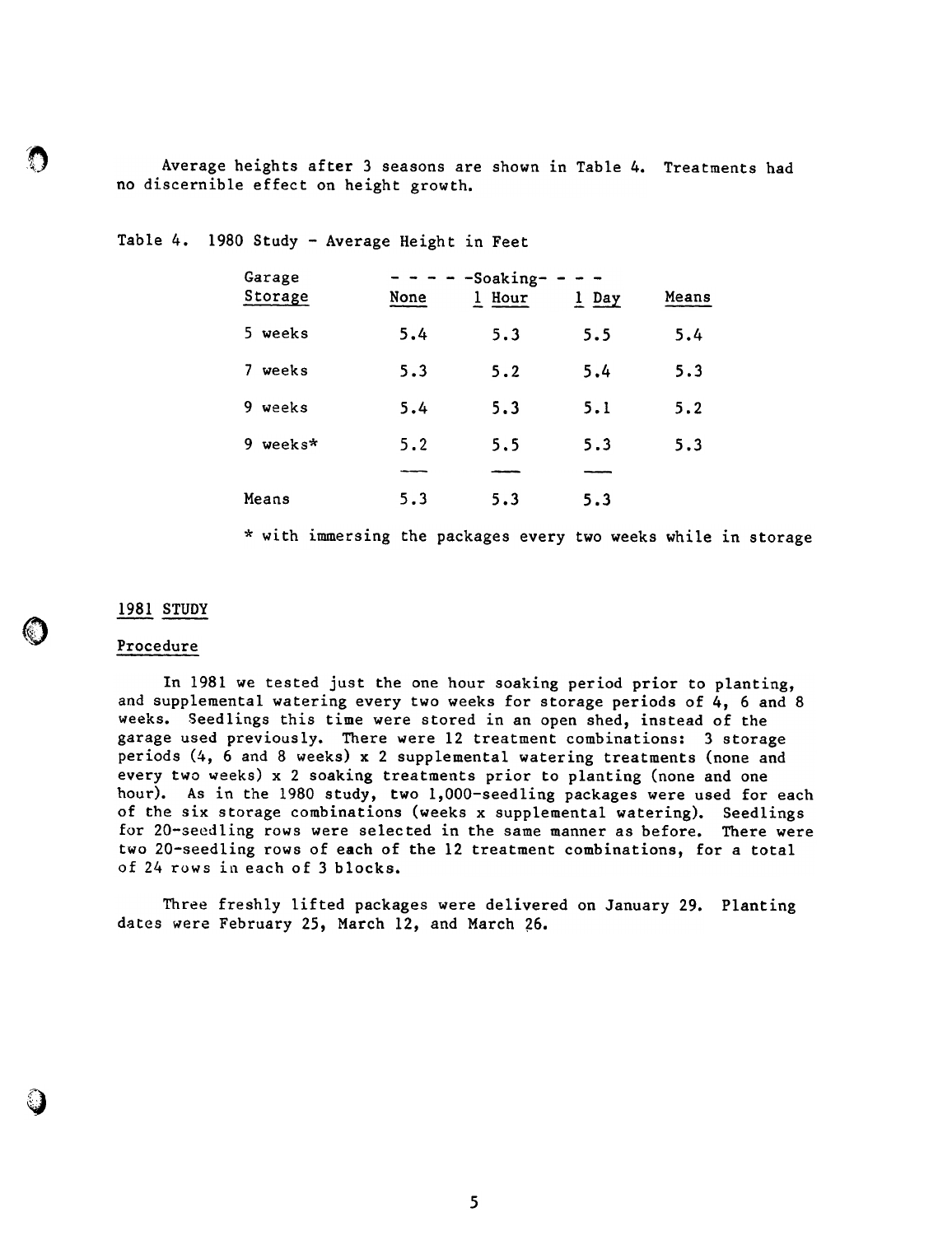#### $\kappa$  results that is a set of  $\kappa$  is a set of  $\kappa$  is a set of  $\kappa$  is a set of  $\kappa$

As in the previous two studies, survival and height of each seedling were recorded each year for three years. Survival after three seasons is presented in Table 5. The one hour soaking before planting improved survival for all three storage periods, by an average of 3 percentage points for seedlings that received supplemental watering and 8 points for seedlings that did not. However, supplemental watering reduced survival for all three storage periods, with and without the one hour soak before planting; th average reduction was 5 percentage point

 $\epsilon$ 

t/

f

Table 5. 1981 Study - Seedling Survival

| Shed    | Packages Submerged |       |                 | 1 Hour Soaking  |                 |  |
|---------|--------------------|-------|-----------------|-----------------|-----------------|--|
| Storage | Every 2 Weeks      |       | No.             | $Yes$           | Means           |  |
| 4 weeks | No                 |       | 81              | 96              | 89              |  |
|         | Yes                |       | 86              | 86              | 86              |  |
|         |                    | Means | 84              | 91              | 87              |  |
| 6 weeks | No                 |       | 88              | 91              | 90              |  |
|         | Yes                |       | 81              | 88              | 84              |  |
|         |                    | Means | 85              | 90              | 87              |  |
| 8 weeks | No                 |       | 81              | 88              | 84              |  |
|         | Yes                |       | 77              | 79              | 80              |  |
|         |                    | Means | $\overline{79}$ | $\overline{83}$ | $\overline{81}$ |  |
|         | Overall Means      |       | 82              | 88              |                 |  |

Average heights after three seasons are shown in Table 6. Treatme had no important effects on height growth.

3/ Survival percents were transformed to arc sin and an analysis of variance was performed. The main effects of storage, supplemental watering, and soaking just before planting were all significant (probability of larger  $F = .056$ , .008, and .055 respectively), but none of the interactions were significant.